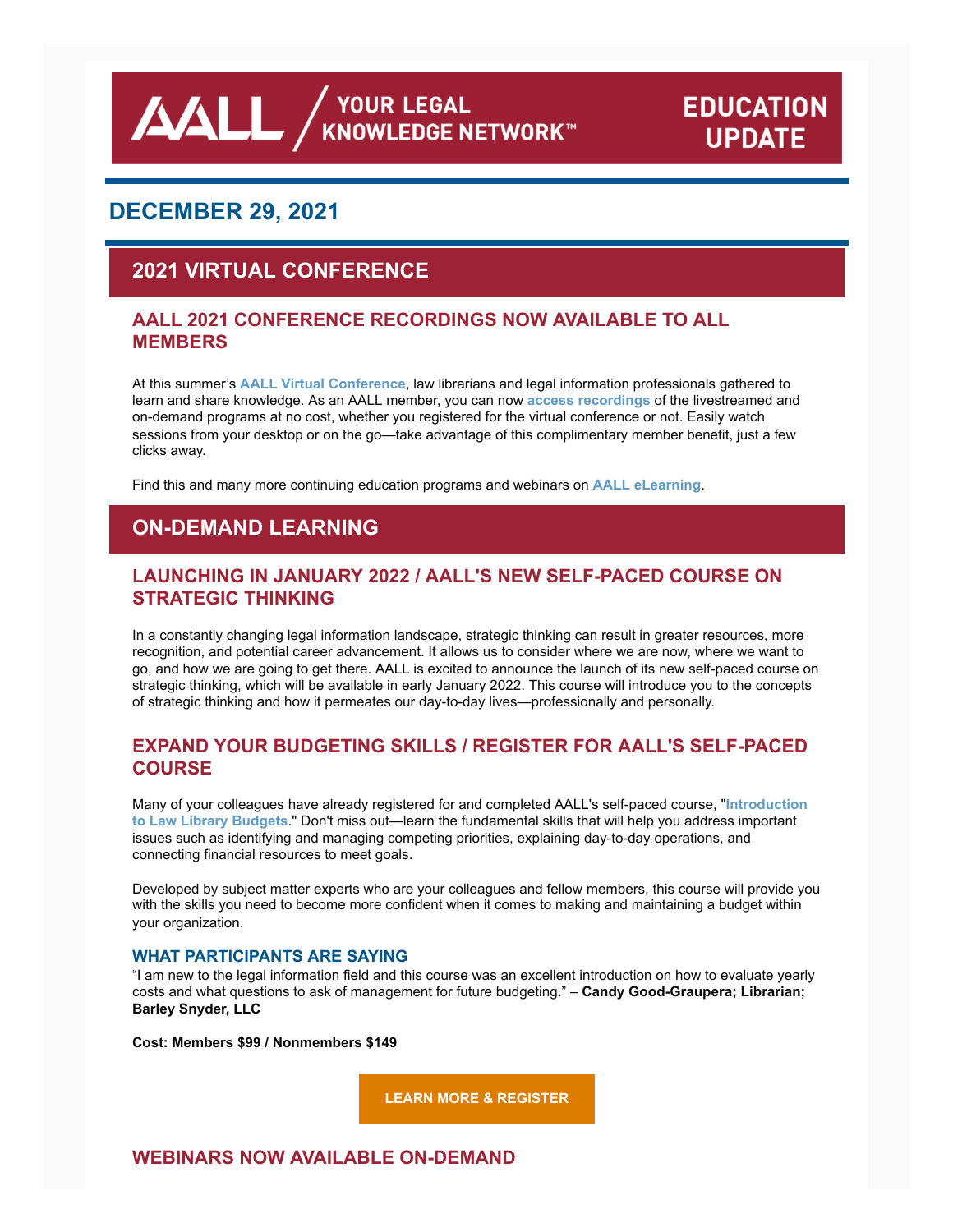- **[The Moth, AALL Leadership Edition: Unleash the Power of Storytelling](https://elearning.aallnet.org/products/the-moth-aall-leadership-edition-unleash-the-power-of-storytelling)**
- **[PEGA-SIS Webinar: So, You Wanna Practice Mindfulness?](https://elearning.aallnet.org/products/live-interview-series-so-you-wanna-practice-mindfulness)**
- **[PEGA-SIS Webinar: So, You Wanna Apply for a Promotion?](https://elearning.aallnet.org/products/live-interview-series-so-you-wanna-apply-for-a-promotion)**

#### **PICK OF THE MONTH**

*Selected by AALL's Continuing Professional Education Committee*

#### **[EXPAND YOUR CAREER AND ENGAGE WITH YOUR PEERS](https://elearning.aallnet.org/products/expand-your-career-and-engage-with-your-peers)**

If you have a keen interest in peer mentoring and networking, you might also think creatively about how to expand your circle. This webinar brings together academic, government, and firm law librarians to discuss ways in which they have grown professionally and expanded their own networks through involvement in things that may be slightly out of their comfort zones.

Find many more continuing education programs and webinars on **[AALL eLearning](https://elearning.aallnet.org/)**.

### **LEADER IN YOU**

Each month the Leadership Development Committee will highlight a librarian leader and ask them a few questions about their leadership journey.

#### **Shira Megerman Senior Legal Information Librarian Boston University**

#### **What does leadership mean to you?**

To me, leadership means understanding the strengths of co-workers, and using their strengths to meet team goals and the overall vision of the organization. Leadership means empathy for those around you. It requires listening to your team and understanding you may not always have the right



answer. Have patience with your team and understand a work/life balance is important. A leader also gives people credit where credit is due.

#### **Why did you commit to service to AALL so early in your career?**

I was initially in a tenure-track position that required service. It instilled in me both the necessity of doing service and the opportunities that service provides. When I moved on to a non-tenure track position, I was so entrenched in AALL that I couldn't image not participating. Also, we function better as a profession when we participate where we can.

#### **Have you ever been to an AALL Leadership Academy, and if so, what did you learn?**

I attended both the AALL **[Leadership Academy](https://www.aallnet.org/education-training/in-person-programs-seminars/leadership-academy/)** and the Management Institute. My number one takeaway was how to process different people's communication styles. Maybe that seems obvious to a lot of people but knowing why people communicate differently is important, and I had not considered the "why" before attending. As somebody who is direct and talkative, I appreciate people who interact with me in that way, but that's not who everyone is. Understanding why people are slower to respond, or who may respond one way and then after they have thought about it, respond another way—has helped me to communicate better and get to a "common ground" with others. The Leadership Academy also taught me how to present myself differently to achieve positive outcomes. Honestly, it changed my whole work experience for the better.

#### **Is there a particular AALL product/program/article that was especially helpful for you as you developed as a leader?**

I would stress again the AALL Leadership Academy. I really appreciated being in an intimate setting with other people from across the country working in very different types of law libraries and sharing their experiences.

#### **What is something you wish someone had told you about leadership early on in your career?**

Say yes to opportunities to serve! I volunteered for a lot of different things, and one of the things I worked on was a white paper for the ALL-SIS Marketing & Outreach Task Force. Whenever the chair of the committee would ask for people to take on more, I always said, "yes." I didn't know where that would take me, but I understood that it was a unique opportunity. When the Task Force went from a white paper to a committee, the chair recommended me to serve as chair of that committee. That set me on the path to service and connected me to others in ways I am forever grateful.

Do you know a great leader? Recommend a leader for us to spotlight in the Leader in You column. Send your recommendation with a brief description of why you think they are a great leader to **[Julie Pabarja](mailto:julie.pabarja@lw.com)**, Chair, Leadership Development Committee.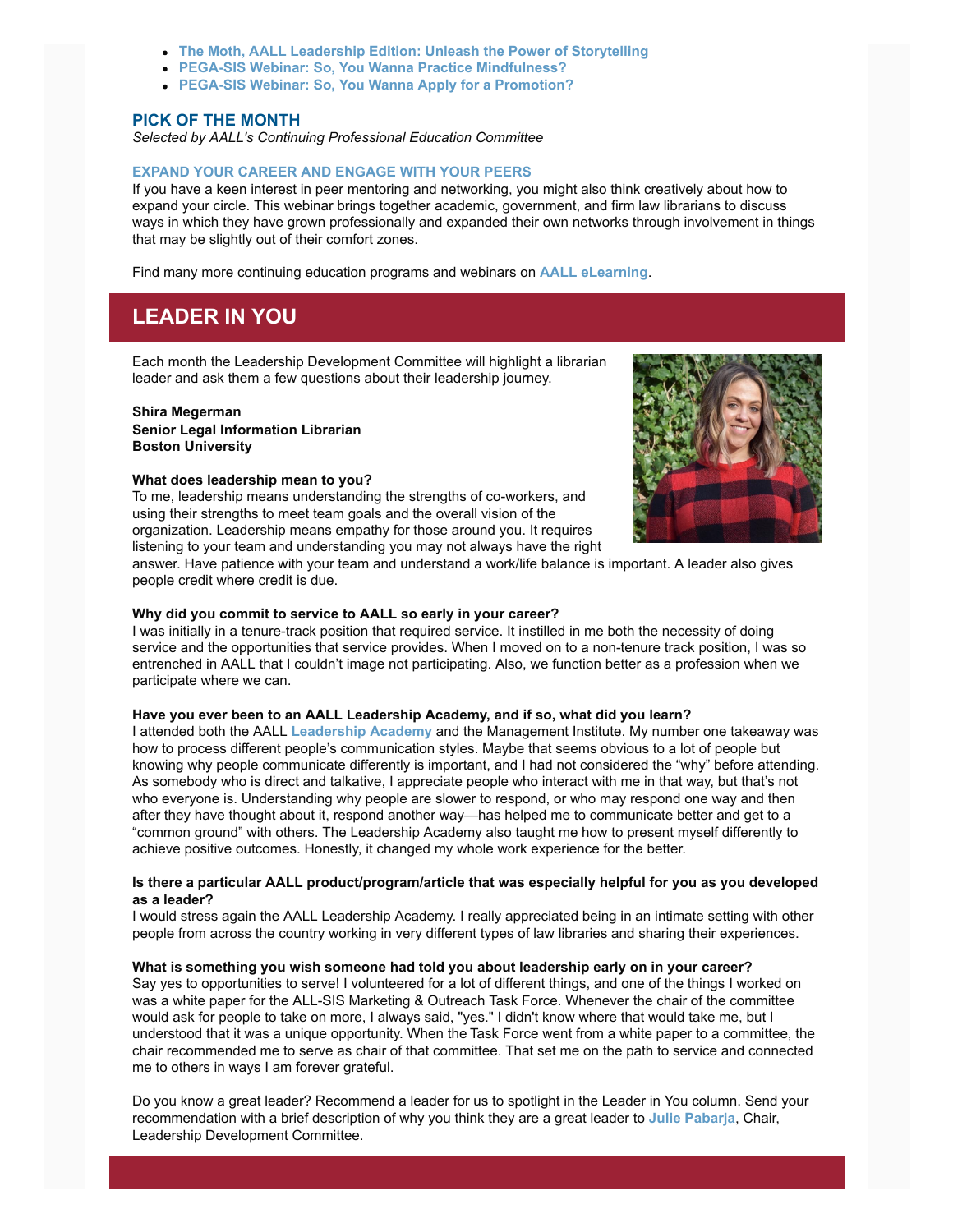### **PROFESSIONAL GROWTH**

### **AALL MEMBER BENEFIT / FREE CALI LESSONS**

Did you know that AALL members have **[free access to the full set of online lessons](https://www.cali.org/)** hosted by the Center for **[Computer-Assisted Legal Instruction](https://www.cali.org/)** (CALI)? Written by expert law professors and law librarians, CALI lessons are computer-based, interactive tutorials that cover narrow topics of law.

- over 600 lessons covering 32 legal subject areas
- ideal as a refresher or as an introduction to a new legal subject
- beneficial for law librarians in both academic and non-academic settings

AALL encourages all members to use this valuable resource offered to you as a member benefit

**[LEARN MORE](https://www.aallnet.org/education-training/elearning/cali-lessons/)**

## **COFFEE CHATS & WEBINARS**



### **AALL VIRTUAL COFFEE CHAT: WORKING REMOTELY, PERMANENTLY / JANUARY 11**

Remote work became the sudden, temporary norm for many during the pandemic, but some had been working remotely since long before then. Now, there are still others who are never going back to the office. Are you one of them? Join us on **Tuesday, January 11 from 3:00 p.m. - 3:45 p.m. (CST)** to discuss working remotely on a permanent basis,

whether you've been doing it for a while or are planning to take the plunge.

#### **Cost: Members - Free / Nonmembers - \$60**

**[LEARN MORE & REGISTER](https://elearning.aallnet.org/products/virtual-coffee-chat-working-remotely-permanently)**



### **THE WAYFINDERS AMONG US: FIRST-GEN PROFESSIONALS IN AALL / JANUARY 19**

First-generation professionals are the first in their families to cross a threshold into a professional career. Many face socioeconomic issues not experienced by their colleagues and can face a sense of isolation and a steep learning curve with regard to professional norms. Join us on **Wednesday, January 19 from 11:00 a.m. - 12:00 p.m. (CST)** to hear

from panelists who are first-gen professionals from academic, government, and law firm settings, who will discuss their triumphs and challenges, and provide insights into navigating their unique career paths. They will also discuss establishment of the **[First-Gen Professionals Caucus](https://community.aallnet.org/communities/community-home?CommunityKey=18c632c2-440e-4f92-a745-66ff12ad628f)**, which serves as a vehicle for professional development, mentorship, and coordination of recruitment efforts for first-gen law and library students.

#### **Cost: Members - Free / Nonmembers - \$60**

**[LEARN MORE & REGISTER](https://elearning.aallnet.org/products/the-wayfinders-among-us-first-gen-professionals-in-aall)**



### **GRANT FUNDING FOR LAW LIBRARIES / FEBRUARY 15**

This program will provide tips and tools for how to identify, apply, and win grants to support your organization. Join us on **Tuesday, February 15 from 11:00 a.m. - 12:00 p.m. (CST)** to hear inspiring success stories from law librarians and legal information professionals who have received grant funding and gain insight about how to get the funding you need. You will also learn how to find potential grant opportunities at the federal, state, and local

levels.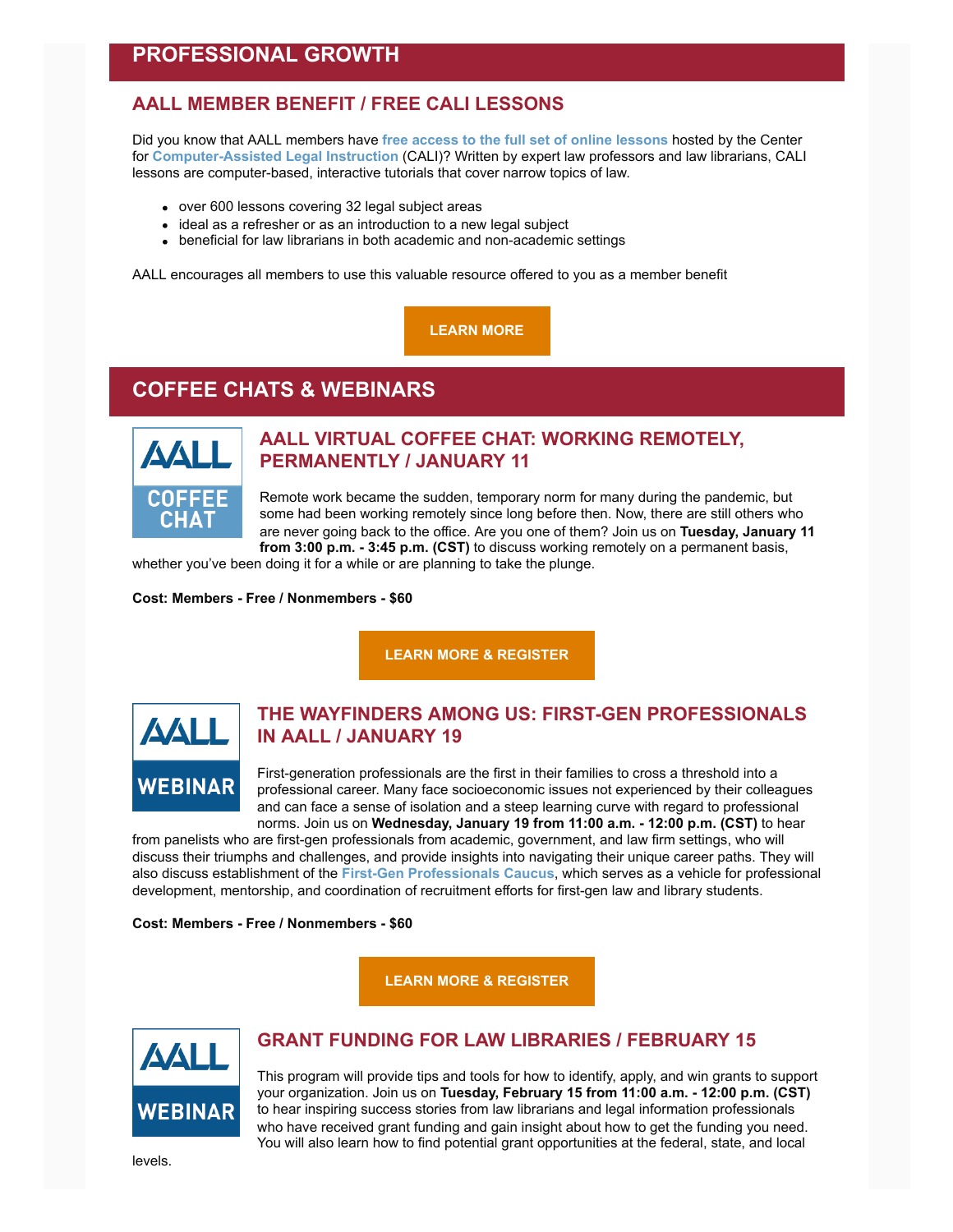#### **[LEARN MORE & REGISTER](https://elearning.aallnet.org/products/grant-funding-for-law-libraries)**

#### **QUICK LINKS**

**[AALL Events Calendar](https://www.aallnet.org/forms/MeetingCalendar/) | [AALL eLearning](https://elearning.aallnet.org/) | [AALL Education on AALLNET](https://www.aallnet.org/education-training/bok/) | AALL Body of Knowledge | [AALL COVID-19 Resources](https://www.aallnet.org/about-us/press-room/coronavirus/) | [AALL DEI Resources](https://www.aallnet.org/about-us/press-room/anti-racism-diversity-equity-inclusion/)**

### **GRANTS & SCHOLARSHIPS**

#### **AALL CONTINUING EDUCATION GRANT / DUE MAY 12**

Does your chapter, special interest section, committee, or caucus have an educational event that needs funding? If so, consider applying for an **AALL [Continuing Education Grant](https://www.aallnet.org/education-training/grants/cpe-program-grants/)**. Grant requests are accepted at various times throughout the year. **The next deadline for grant applications is May 12, 2022.**

AALL is excited to announce the most recent grant award winners. Congratulations to the following organizations that have been awarded grants.

- 2022 Northern California Association of Law Libraries (NOCALL) Spring Institute
- Private Law Librarians & Information Professionals Special Interest Section (PLLIP-SIS) and Black Law Librarians SIS (BLL-SIS) 2022 Diversity Summit
- Customary and Religious Law Interest Group (CARLIG) Program: "Get Refusal & Domestic Violence in the Jewish Community: Culturally-Competent Services from Civil and Halachic Perspectives"

**[LEARN MORE & APPLY](https://www.aallnet.org/education-training/grants/cpe-program-grants/)**

### **APPLY FOR AN AALL SCHOLARSHIP OR SHARE WITH A FRIEND OR COLLEAGUE**

AALL is committed to providing opportunities for your professional growth. Each year, the Association awards thousands of dollars in **[scholarships](https://www.aallnet.org/education-training/scholarships/)** to law school and library school students as well as to AALL members.

The following **[scholarships](https://www.aallnet.org/education-training/scholarships/)** are now open for applications:

- Library School Scholarships (for those with or without JDs)
- Law School Scholarships (for those with MLS/MLIS and those seeking dual JD/MLIS)
- Scholarships for Library School Graduates Seeking a Non-Law Degree
- LexisNexis John R. Johnson Memorial Scholarship
- George A. Strait Minority Scholarship & Fellowship
- Marcia J. Koslov Scholarship for members to attend continuing education programs for state, court, or county law librarians

**The deadline for applications is April 1, 2022.** For additional questions, please contact AALL at **[scholarships@aall.org](mailto:scholarships@aall.org)**.

**[LEARN MORE & APPLY](https://www.aallnet.org/education-training/scholarships/)**

### **COMMUNITY CORNER**